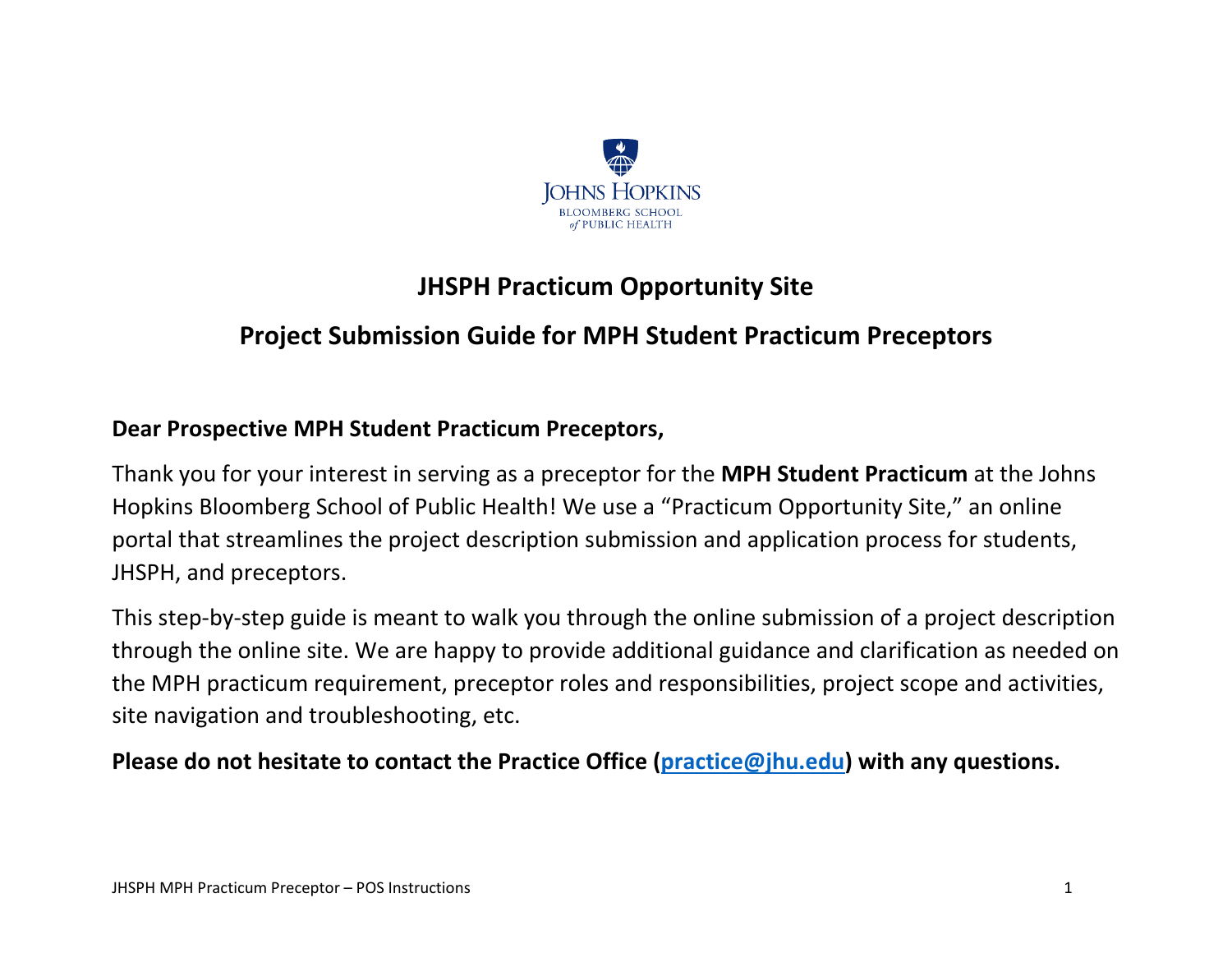### **Step 1: Develop a Project**

Identify a project of appropriate scope based on current organizational needs and priorities. Review [practicum](https://publichealth.jhu.edu/offices-and-services/office-of-public-health-practice-and-training/the-mph-practicum)  [criteria](https://publichealth.jhu.edu/offices-and-services/office-of-public-health-practice-and-training/the-mph-practicum) and [preceptor FAQs](https://publichealth.jhu.edu/offices-and-services/office-of-public-health-practice-and-training/information-for-preceptors/preceptor-faqs) and determine whether your project aligns to the practicum requirements. Consider the possibility that students may have limited weekly availability due to academic, work, and/or personal and family commitments. Confirm that there will be a committed preceptor to mentor, supervise, and evaluate the student. Be mindful of student transportation limitations (many rely on public transportation, so if you are not located in Baltimore City or near public transit, consider whether activities may be completed remotely).

### **Step 2: Sign into the Practicum Opportunity Site**

Link to the Practicum Opportunity Site:<https://pos.jhsph.edu/>

New Users: Click "Preceptor Registration" to create a new account. Once you have registered in the system, you should receive an email with your username and password.

#### **Step 3: Create a New Practicum Opportunity**

Click "Create New Opportunity" to begin submitting your project description. Fill out the fields as requested. Required field are marked with an asterisk (\*). Important clarification regarding the first question in the form ("Practicum designation for") – use the following to determine which option to select:

- Customized Practicum practicum opportunity that is not associated with a SOURCE partner, JHSPH course, or JHSPH faculty
- Practicum with SOURCE Partner practicum opportunity with a SOURCE partner that is not associated with the BCP course
- Baltimore Community Practicum (BCP) course-based practicum opportunity with a SOURCE partner
- PHASE Internship course-based practicum opportunity through the PHASE program (local/state health departments/agencies)
- Practicum-Approved Course practicum opportunity through a JHSPH course that has an approved practicum component
- Faculty-Sponsored Practicum practicum opportunity supported or hosted by a JHSPH faculty member
- Policy Institute course-based practicum opportunity through the Johns Hopkins Health Policy Institute